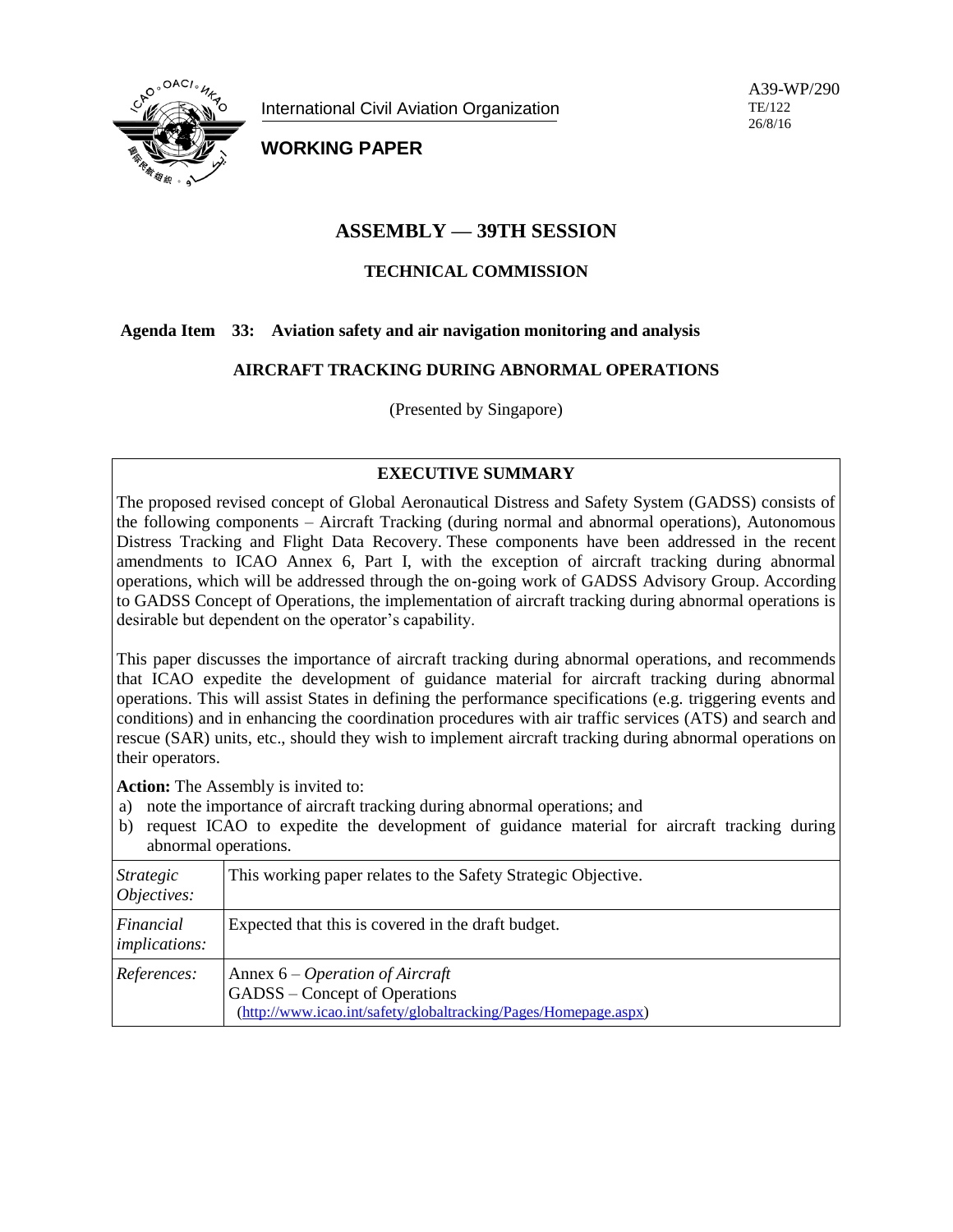#### 1. **INTRODUCTION**

1.1 In May 2014, ICAO convened a special meeting comprising States, industry and related specialists to develop proposals for the global tracking of flights as a matter of priority. That meeting recommended that a concept of operations be developed that would clarify the objectives of aircraft tracking, namely to ensure that timely information would be available in support of search and rescue, recovery and accident investigation activities.

1.2 The concept of operations, also known as the Global Aeronautical Distress and Safety System (GADSS), was subsequently developed and endorsed by the ICAO High Level Safety Conference in February 2015. The GADSS consists of the following system components related to aircraft tracking and locating:

#### a) **Aircraft Tracking (during normal and abnormal operations)**

Aircraft tracking during normal operations is intended to facilitate the timely identification and location of the aeroplane. This would require operators to implement operational capability to track their aeroplanes through automated reporting of at least every 15 minutes.

In the event of an on-board abnormal situation, the aircraft tracking system should have the ability to automatically increase its reporting rate based on certain triggering parameters. If the conditions that led to the increased reporting rate cease to exist, the reporting would revert to the original rate (i.e. at intervals of 15 minutes or less).

Amendment 39 to ICAO Annex 6, Part 1, addressing requirements for aircraft tracking during normal operations will become applicable on 8 November 2018.

## b) **Autonomous Distress Tracking (ADT)**

The ability to track an aeroplane in distress will greatly facilitate the search and location of wreckage and rescue of survivors in event of a crash, as well as the prompt recovery of flight recorders for accident investigation purposes. A study conducted by the Triggered Transmission Working Group as a result of the Air France 447 investigation determined that if the rate of position information were transmitted once per minute, the crash site could possibly be located to within a 6 NM radius in approximately 95 per cent of the cases.

Amendment 40 to ICAO Annex 6, Part 1, addressing Autonomous Distress Tracking will become applicable only to aeroplanes for which the certificate of airworthiness is first issued on or after 1 January 2021.

1.3 Requirement for aircraft tracking during abnormal operations would be addressed through the on-going work of the GADSS Advisory Group. According to the GADSS Concept of Operations, implementation of aircraft tracking during abnormal operations is desirable but dependent on the air operator's capability.